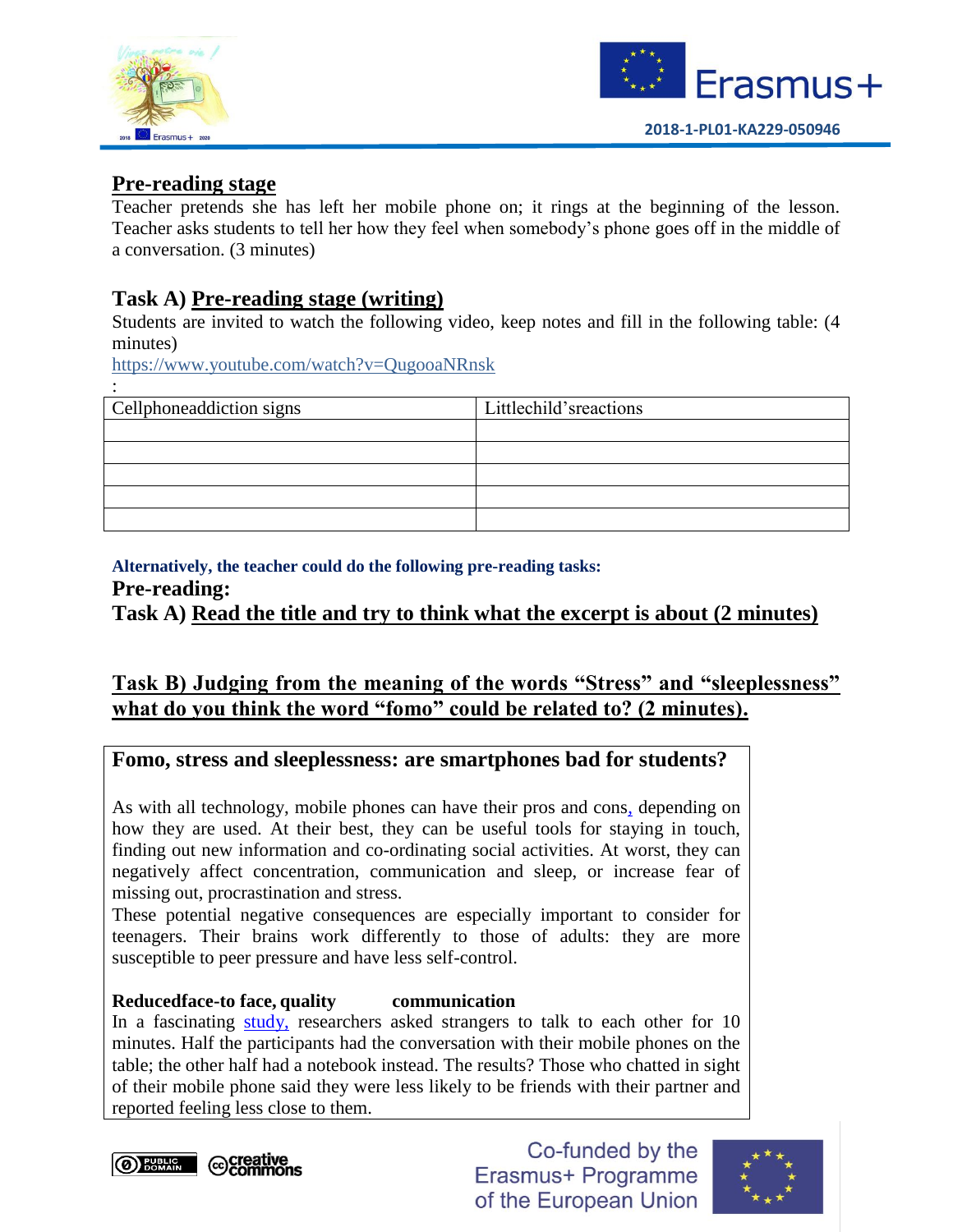



#### **2018-1-PL01-KA229-050946**

What was particularly interesting was that the participants were not aware of the effect that having their mobile phone out had on them. Mobile phones can affect the quality of face-to-face communication even if you don't consciously know it.

#### **Increased Fomo**

The fear of missing out (Fomo) is very common in teenagers. It is characterised by the need to know what everyone is doing and worrying that they are having more fun than you. Mobile phones can be a dangerous vehicle for those with high Fomo. These students are more likely to experience lower overall quality in their mood, have increased anxiety, and are more likely to check their phones and social media during lessons or study time.

#### **Disrupted sleep**

Using your mobile phone too much in the evening can lead to going to bed later, getting less overall sleep, and lower quality sleep. Why does being on your mobile phone affect your sleep? The sleep hormone, melatonin, typically gets released at around 9pm at night. However, the bright backlight on a mobile phone can trick your brain into thinking it's still day, suppressing the release of melatonin. This means being on your phone late at night still keeps your brain awake and alert at the exact time you want to be feeling relaxed and sleepy.

(Source: The Guardian, https://tinyurl.com/zp2fd5p)

# **Task C) While reading**

## **Reading Comprehension questions: (8 minutes)**

1) Where would you be expected to read this excerpt?

1) How is **fomo**connected to peer pressure?

2) Mobile phones have been reported to affect negatively face to face communication. What are the dangers mentioned in the article? Can you think of some more?

3) **Fomo** means "Fear of Missing out". Who would be more likely to be affected by "**Fomo**"? Explain in your own words.

4) Think of some ways you can avoid being distracted by the bright light emitted by your smart phone when you sleep.

## **Task D) Vocabulary (10 minutes)**

## Find a word or phrase in the <u>text with a similar meaning to the ones given in</u> **Column A below:**

| <b>Column A</b>      | <b>Column B</b> |
|----------------------|-----------------|
| 1helping<br>other    | a.              |
| peoplework like cogs |                 |
| inside a clock       |                 |
| 2. deliberately      | b.              |
| 3. generally         | $\mathbf{c}$ .  |
| 4. fool              | d               |



Co-funded by the Erasmus+ Programme of the European Union